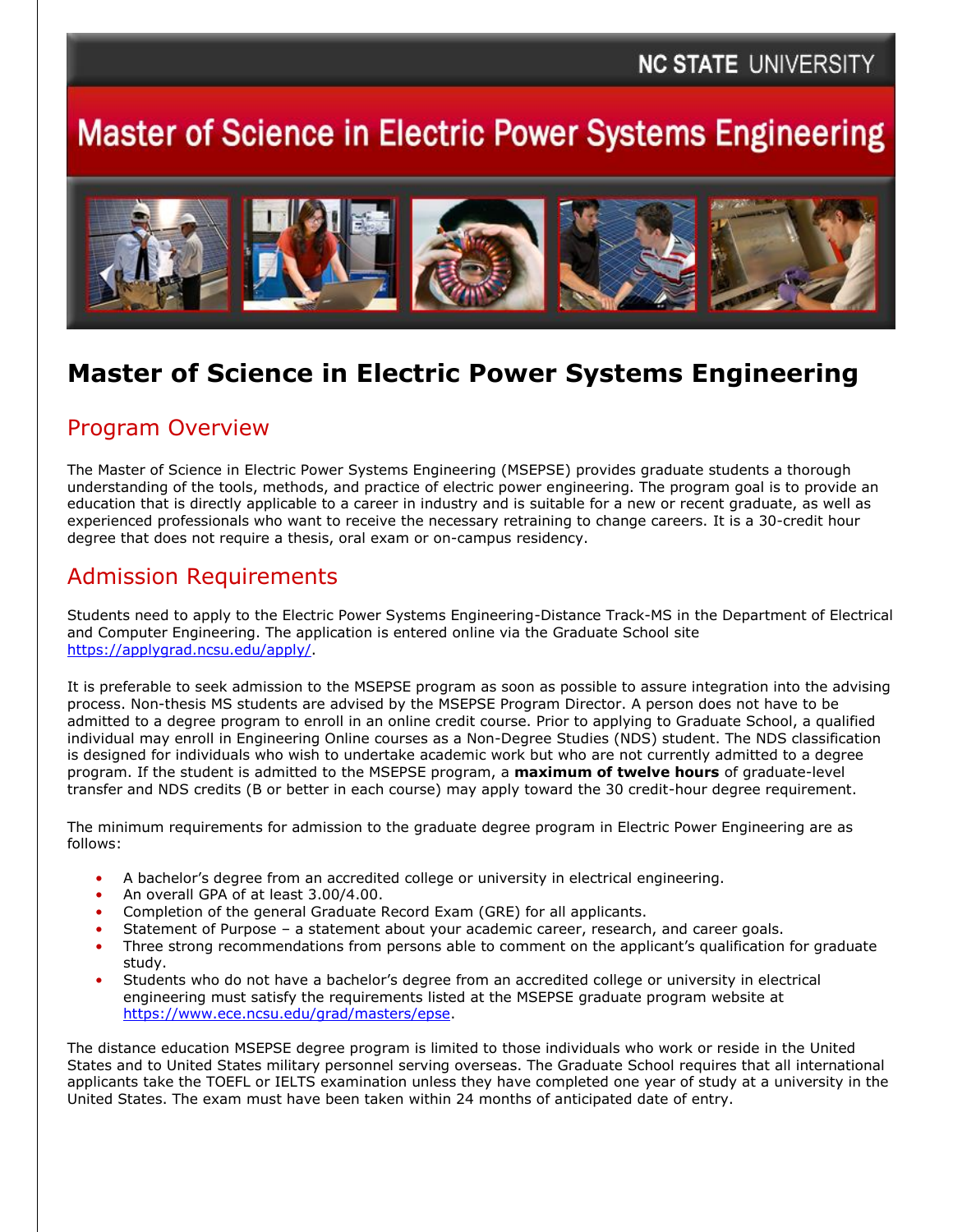## Degree Requirements

Successful completion of 30 credit hours in courses as follows:

- 15 credit hours (5 with ECE prefix) are required as listed in Table 1.
- 6 credit hours (2 courses) are required as part of the program for professional skills development which are the capstone project component of the program: ECE 583 and ECE 584.
- 9 credit hours (3 coures) from the following for sub-speciallization in power engineering: ECE 554, ECE 581, ECE 585, ECE 554, ECE 734, ECE 736, ECE 753.
- A minimum of 30 graded graduate-level credit hours is required to fulfill the degree requirements.
- Students must maintain a minimum 3.0 out of 4.0 cumulative GPA.
- All requirements for the degree must be completed within six years of enrolling in the first course appearing on the NC State graduate transcript.
- Admitted students must comply with the Graduate School regulations for continuous enrollment o <https://grad.ncsu.edu/students/rules-and-regulations/catalog/registration/continuous-registration/> or must request a leave of absence not to exceed two semesters.
- You can find out more about the degree requirements at [https://www.ece.ncsu.edu/grad/masters/epse.](https://www.ece.ncsu.edu/grad/masters/epse)

| <b>TABLE 1: Specialty Areas</b>                                      |                                                                                                                      |                                                             |
|----------------------------------------------------------------------|----------------------------------------------------------------------------------------------------------------------|-------------------------------------------------------------|
| <b>Fall Semester</b>                                                 | <b>Spring Semester</b>                                                                                               | <b>Summer Semester</b>                                      |
| ECE 550: Power System Operation and<br>Control Core 1                | ECE 583: Power Engineering Practicum I Core 6                                                                        | ECE 584: Power<br><b>Engineering Practicum II</b><br>Core 7 |
| ECE 534: Power Electronics and Utility<br><b>Applications Core 2</b> | ECE 552: Electric Power Generation<br>Renewables and Conventional Core 4                                             |                                                             |
| ECE 586: Communications and SCADA<br>Systems for Smart Grid Core 3   | ECE 551: Smart Distribution Systems Core 5                                                                           |                                                             |
|                                                                      | Students may select three elective courses from<br>the following for the sub-specialization in power<br>engineering: |                                                             |
|                                                                      | ECE 554: Electric Motor Drives                                                                                       |                                                             |
|                                                                      | ECE 581: Power System Switchgear and<br>Protection/td>                                                               |                                                             |
|                                                                      | ECE 585: The Business of the Electric Utility                                                                        |                                                             |
|                                                                      | ECE 734: Advanced Power Electronics                                                                                  |                                                             |
|                                                                      | ECE 736: Power System Stability                                                                                      |                                                             |
|                                                                      | ECE 753: Computational Methods                                                                                       |                                                             |

## Course Registration

Distance-track students [register for online courses through Engineering Online](https://www.engineeringonline.ncsu.edu/apply-and-enroll/enroll/). Those who wish to take only a few courses and not pursue a degree, do not need to apply for formal program admission to NC State University. However, students who wish to earn the MSEPSE degree must formally apply for admission to the Graduate School at [https://applygrad.ncsu.edu/apply/.](https://applygrad.ncsu.edu/apply/)